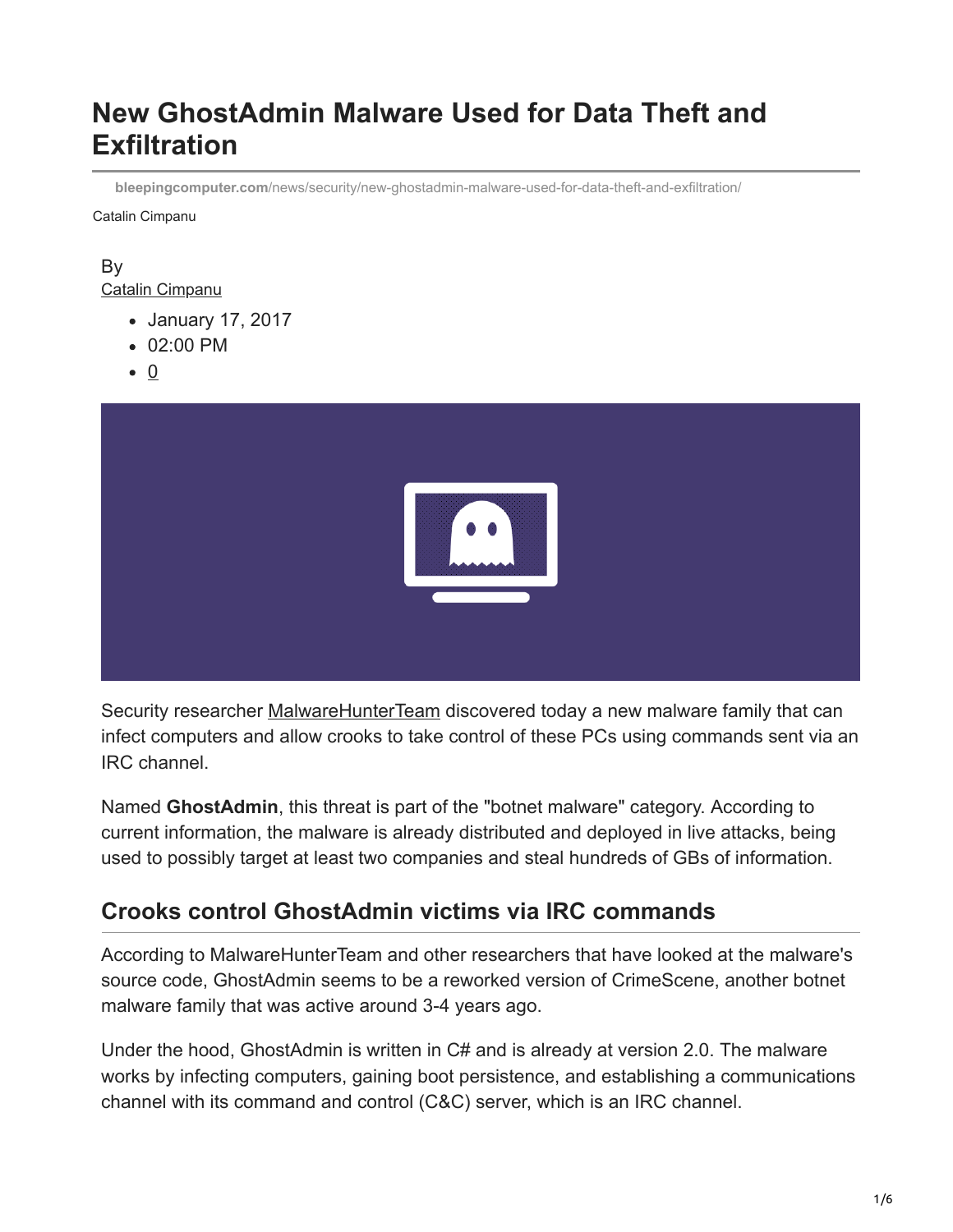GhostAdmin's authors access to this IRC channel and issue commands that will be picked up by all connected bots (infected computers).

The malware can interact with the victim's filesystem, browse to specific URLs, download and execute new files, take screenshots, record audio, enable remote desktop connections, exfiltrate data, delete log files, interact with local databases, wipe browsing history and more. A full list of available commands is available via the image below:

@commands - list all available client commands ecommands - Tisc att available - read a text file @read file <filePath> @download <url> <destination> download a remote file from a url edownload <url><url><url>><url>>>borthing in sleep mode<br>
eturn of monitor - put monitor in sleep mode<br>
eturn on monitor - wake monitor from sleep mode<br>
evisit <url> - browse a specified url @download <url> <destination> - download a remote file from a url edelete\* <ext> <source\_directory> - delete all files in folder by ext<br>@delete\* <ext> <source\_directory> - delete all files in folder by ext edelete dir <source\_directory> - delete a directory<br>@get files <ext> <source\_dir> - upload all files in specified folder by ext<br>@get files <ext> <source\_dir> - upload all files in specified folder by ext<br>@get ip - get publ @run <file\_path> - open a file or directory @version - return current client version @version - return current client version<br>@platform - return windows platform<br>@checkfile <file\_path> - check if a file exists<br>@checkfolder <file\_path> - check if a folder exists<br>@taskkill <process\_name> - kill running proce extractives = get all drives<br>
Carives = get all drives<br>
Carives = get all running processes<br>
Capconfig = get windows ip configuration<br>
Caril = kills bot until reboot ecopy <source\_file> <destination\_file> - copy file<br>@nkdir <dir> - create a new directory @connect - create a new connection to the server @enable remote desktop - enable remote desktop for lan @os – gets os<br>@shutdown windows – shutdown computer @restart windows - restart computer exact windows - record audio for specified seconds<br>
@user - gets currently logged in user<br>
@enable input devices - enable mouse and keyboard<br>
@disable input devices - disable mouse and keyboard emessage <text> - sends a message to the user<br>
@delete logs - delete all logfiles @delete browser data edeler browser uata<br>
Case of connect SERVER=myServer;USER=myUser;PASS=myPass;DATABASE=myDB<br>
Case of Select - use normal sql select syntax after 'select'<br>
Case of update - use normal sql update syntax after 'update'<br>
Case o @sql update - use normal sql select syntax after 'update' eupdate - downloads the update file and update the client' @idletime - return the time since the user last interact with the computer(how the user has been idle for)

### **GhostAdmin IRC commands**

The malware's features revolve around the ability to collect data from infected computers and silently send it to a remote server.

GhostAdmin operates based on a configuration file. Among the settings stored in this file, there are FTP and email credentials.

The FTP credentials are for the server where all the stolen information is uploaded, such as screenshots, audio recordings, keystrokes and more.

On the other hand, the email credentials are used to send an email to the GhostAdmin author every time a victim executes his malware, and also send error reports.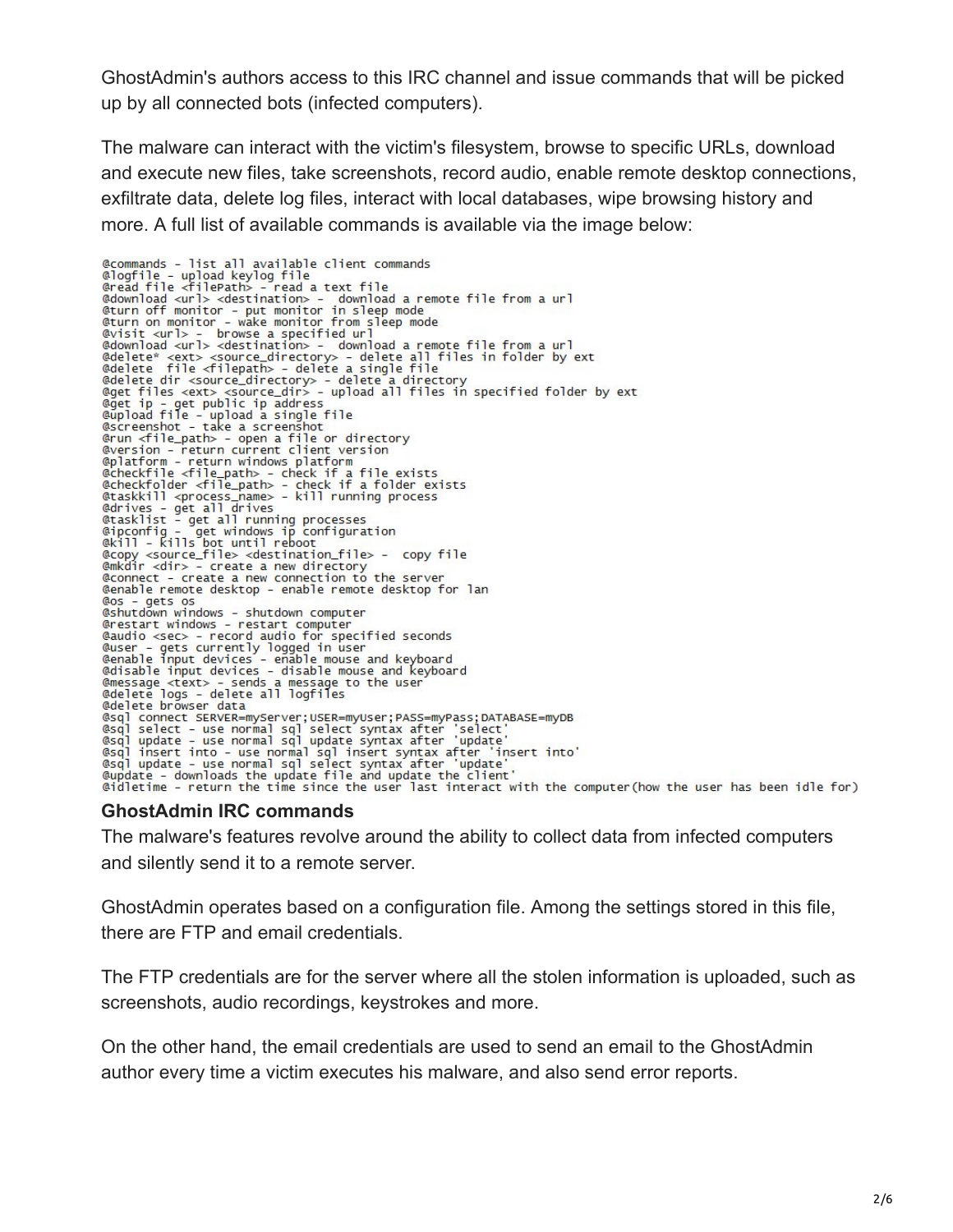

**GhostAdmin source code: Function to send an email when malware execution generates an error**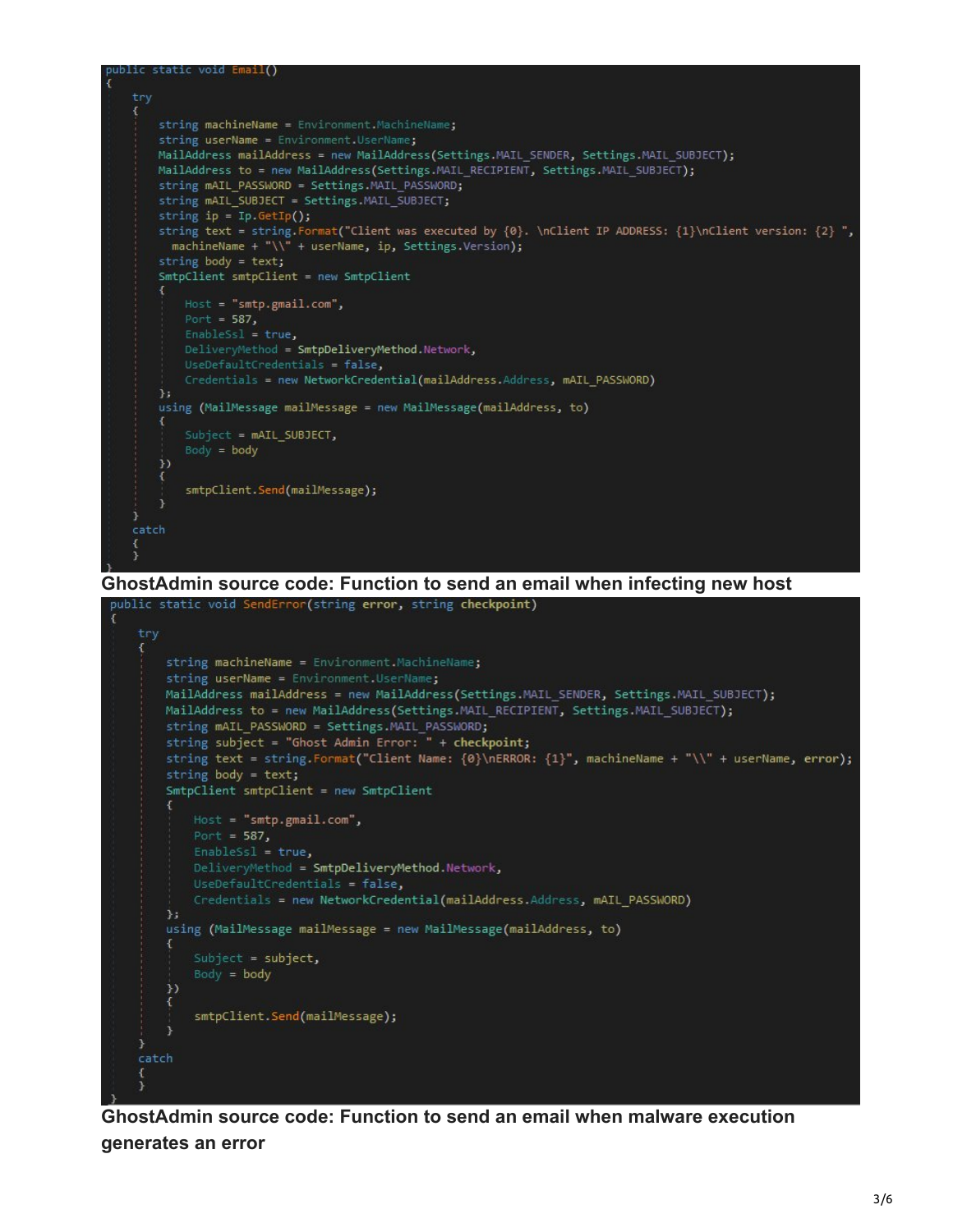MalwareHunterTeam says that the GhostAdmin version he analyzed was compiled by a user that used the nickname "Jarad."

Like almost all malware authors before him, Jarad managed to infect his own computer. Using the FTP credentials found in the malware's configuration file, MalwareHunterTeam found screenshots of GhostAdmin creator's desktop on the FTP server.



## **Desktop of GhostAdmin author**

Furthermore, the researcher also found on the same server files that appeared to be stolen from GhostAdmin victims. The possible victims include a lottery company and an Internet cafe. Just from the Internet cafe, the crook has apparently collected 368GB of data alone.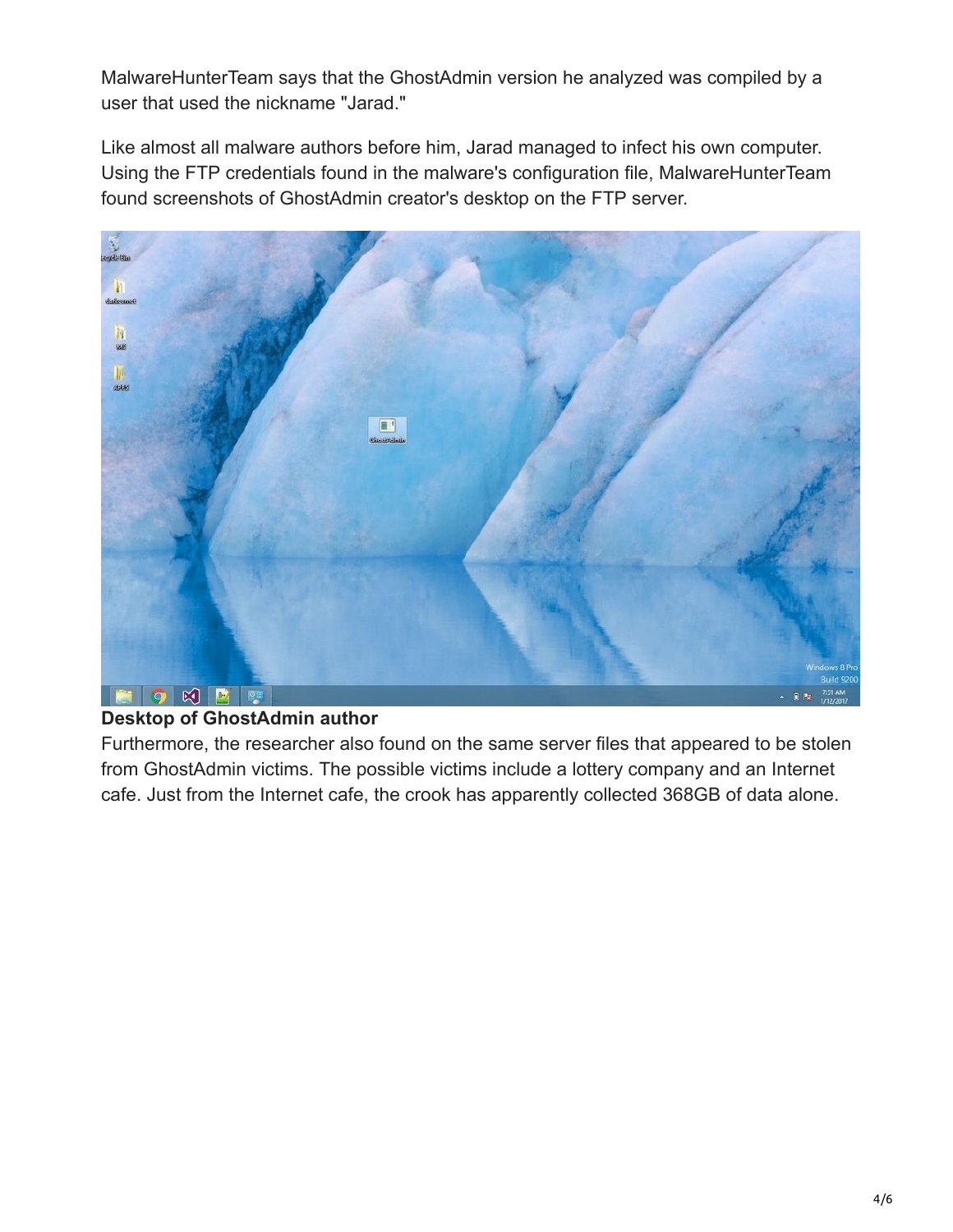

### **368GB file downloaded from GhostAdmin FTP server**

From the lottery company, the GhostAdmin botmaster appears to have stolen a database holding information such as names, dates of births, phone numbers, emails, addresses, employer information, and more.

|                                                                                          |                             |             |                                                                                         |                |                |              | SQLQuery2.sql - BVC-01.master (sa (71)) - Microsoft SQL Server Management Studio |               |                     |                                                     |                 | $ \theta$ x           |
|------------------------------------------------------------------------------------------|-----------------------------|-------------|-----------------------------------------------------------------------------------------|----------------|----------------|--------------|----------------------------------------------------------------------------------|---------------|---------------------|-----------------------------------------------------|-----------------|-----------------------|
| File Edit View Query Project Debug Tools Window Help                                     |                             |             |                                                                                         |                |                |              |                                                                                  |               |                     |                                                     |                 |                       |
|                                                                                          |                             |             |                                                                                         |                |                | $-129$       |                                                                                  | · 0 X 2 X 0 · |                     |                                                     |                 |                       |
| ▼   ! Execute > Debug ■ ▽ 設 中日   ! " 当 @ 确 @   三 2   ま ま   % 。<br><b>Elle Had master</b> |                             |             |                                                                                         |                |                |              |                                                                                  |               |                     |                                                     |                 |                       |
| <b>Object Explorer</b>                                                                   |                             |             | ▼ 4 × SQLQuery2.sql - BVC-01.master (sa (71)) × SQLQuery1.sql - BVC-01.master (sa (56)) |                |                |              |                                                                                  |               |                     |                                                     |                 |                       |
| Connect · 計 ま = 了 可 活                                                                    |                             |             | FROM [MCSLottery].[dbo].[CustomerAccounts]                                              |                |                |              |                                                                                  |               |                     |                                                     |                 | $\ddot{\ddagger}$     |
| H dbo.Content<br>$\land$                                                                 |                             |             |                                                                                         |                |                |              |                                                                                  |               |                     |                                                     |                 |                       |
| E dbo.Content_Advertisements_Items                                                       |                             |             |                                                                                         |                |                |              |                                                                                  |               |                     |                                                     |                 |                       |
| dbo.Content Advertisements Locations<br>田田                                               |                             |             |                                                                                         |                |                |              |                                                                                  |               |                     |                                                     |                 |                       |
| dbo.Content_Translations                                                                 |                             |             |                                                                                         |                |                |              |                                                                                  |               |                     |                                                     |                 |                       |
| El dbo.Content_Types                                                                     |                             |             |                                                                                         |                |                |              |                                                                                  |               |                     |                                                     |                 |                       |
| dbo.CustomerAccounts                                                                     |                             |             |                                                                                         |                |                |              |                                                                                  |               |                     |                                                     |                 |                       |
| E Columns                                                                                |                             |             |                                                                                         |                |                |              |                                                                                  |               |                     |                                                     |                 |                       |
| E Keys                                                                                   |                             |             |                                                                                         |                |                |              |                                                                                  |               |                     |                                                     |                 |                       |
| Constraints                                                                              |                             |             |                                                                                         |                |                |              |                                                                                  |               |                     |                                                     |                 |                       |
| $\blacksquare$ Triggers                                                                  |                             |             |                                                                                         |                |                |              |                                                                                  |               |                     |                                                     |                 |                       |
| Filmdexes                                                                                |                             |             |                                                                                         |                |                |              |                                                                                  |               |                     |                                                     |                 |                       |
| · Statistics                                                                             |                             |             |                                                                                         |                |                |              |                                                                                  |               |                     |                                                     |                 |                       |
| E dbo.CustomerAccounts_Answers                                                           |                             |             |                                                                                         |                |                |              |                                                                                  |               |                     |                                                     |                 |                       |
| dbo.CustomerAccounts Exclusions<br><b>B</b><br>田                                         |                             |             |                                                                                         |                |                |              |                                                                                  |               |                     |                                                     |                 |                       |
| dbo.CustomerAccounts_Groups<br>$\overline{13}$<br>团                                      |                             |             |                                                                                         |                |                |              |                                                                                  |               |                     |                                                     |                 |                       |
| dbo.CustomerAccounts_Groups_Customers<br>田国                                              |                             |             |                                                                                         |                |                |              |                                                                                  |               |                     |                                                     |                 |                       |
| dbo.CustomerAccounts Groups Groups<br>43<br>团                                            |                             |             |                                                                                         |                |                |              |                                                                                  |               |                     |                                                     |                 |                       |
| dbo.CustomerAccounts InternalNotes<br>団<br>团                                             | $100 \%$ $\rightarrow$ <    |             |                                                                                         |                |                |              |                                                                                  |               |                     |                                                     |                 | $\rightarrow$         |
| dbo.CustomerAccounts PasswordReset<br>田田                                                 | Results <b>The Messages</b> |             |                                                                                         |                |                |              |                                                                                  |               |                     |                                                     |                 |                       |
| dbo.CustomerAccounts Questions<br>田<br>例<br>dbo.CustomerAccounts_Token                   | ID.                         | Gender      | Birthday                                                                                | First Name     | Last Name      | EmailAddress | Email Address Ventied                                                            | PhoneNumber   | PhoneNumberStripped | PhoneNumberVerified                                 | CellPhone       | CellPhoneStripp       |
| 田田<br>dbo.CustomerAccounts TransactionSummation<br>圖                                     | 5                           | Male        | 1978-10-10 00:00:00.000                                                                 | Ken            |                |              | <b>NULL</b>                                                                      | <b>NULL</b>   |                     | <b>NULL</b>                                         |                 |                       |
| 田<br>dbo.CustomerAccounts_WatchList<br>83                                                | 6                           | Male        | 1978-04-29 00:00:00.000                                                                 | David          |                |              | <b>NULL</b>                                                                      |               |                     | <b>NULL</b>                                         |                 |                       |
| 囲<br>dbo.CustomerAccounts_WatchList_ReviewQueue<br>园<br>田                                |                             | Male        | 1983-10-05 00:00:00.000                                                                 | Wesley         |                |              | <b>NULL</b>                                                                      |               |                     | <b>NULL</b>                                         |                 |                       |
| dbo.CustomerBalances<br>田田                                                               | $\mathbf{8}$                | Male        | 1983-11-01 00:00:00.000                                                                 | w              |                |              | <b>NULL</b>                                                                      |               |                     | <b>NULL</b>                                         |                 |                       |
| dbo.CustomerBalances_Loq<br>田<br>团                                                       | $\mathbf{9}$                | Male        | 1979-10-31 00:00:00.000                                                                 | Derreck        |                |              | <b>NULL</b>                                                                      |               |                     | <b>NULL</b>                                         |                 |                       |
| dbo.CustomerBalanceTvpes<br>田田                                                           | 10                          | <b>NULL</b> | 1969-11-05 00:00:00.000                                                                 | <b>IAN</b>     |                |              | <b>NULL</b>                                                                      |               |                     | <b>NULL</b>                                         |                 |                       |
| dbo.Customers<br><b>Fair</b><br>14                                                       | 11                          | <b>NULL</b> | 1991-08-20 00:00:00.000                                                                 | LILLIANNA      |                |              | NULL                                                                             |               |                     | <b>NULL</b>                                         |                 |                       |
| dbo.Customers_AllowedDepositsWithdrawalsFran<br>田田                                       | 12                          | <b>NULL</b> | 1981-12-28 00:00:00.000                                                                 | <b>TANYA</b>   |                |              | <b>NULL</b>                                                                      |               |                     | <b>NULL</b>                                         |                 |                       |
| dbo.Customers FavoriteBets<br>圃<br>田                                                     | 13                          | <b>NULL</b> | 1965-11-05 00:00:00.000                                                                 | CHRISTENE      |                |              | <b>NULL</b>                                                                      |               |                     | <b>NULL</b>                                         |                 |                       |
| dbo.Customers FavoriteBets Details Lottery<br><b>B</b><br>国                              | 14                          | <b>NULL</b> | 1971-10-16 00:00:00.000                                                                 | CARLTON        |                |              | <b>NULL</b>                                                                      |               |                     | <b>NULL</b>                                         |                 |                       |
| dbo.Customers_Sessions<br>$\overline{133}$<br>田                                          | 15                          | <b>NULL</b> | 1976-10-08 00:00:00.000                                                                 | <b>KEISHAN</b> |                |              | <b>NULL</b>                                                                      |               |                     | <b>NULL</b>                                         |                 |                       |
| E dbo.Drawings                                                                           | 16                          | <b>NULL</b> | 1985-08-13 00:00:00.000                                                                 | SAMANTHA       |                |              | <b>NULL</b>                                                                      |               |                     | <b>NULL</b>                                         |                 |                       |
| dbo.Franchise ConfigurationSettings Lottery<br>B<br>团                                    | 17                          | <b>NULL</b> | 1983-09-07 00:00:00.000                                                                 | TERRANCE       |                |              | <b>NULL</b>                                                                      |               |                     | <b>NULL</b>                                         |                 |                       |
| E dbo.Franchise_ConfigurationSettings_Wallet                                             | 18                          | <b>NULL</b> | 1992-01-05 00:00:00 000                                                                 | <b>LAVETTE</b> |                |              | <b>NHH</b>                                                                       |               |                     | <b>NULL</b>                                         |                 |                       |
| E dbo.Franchise_ConfigurationSettings_Wallet_Req                                         | $\langle$                   |             |                                                                                         |                | $\mathbf{III}$ |              |                                                                                  |               |                     |                                                     |                 | $\rightarrow$         |
| Fill dbo.Franchises                                                                      |                             |             | Query executed successfully.                                                            |                |                |              |                                                                                  |               |                     | BVC-01 (12.0 RTM) sa (71) master 00:00:00 1000 rows |                 |                       |
| $\langle$<br>$\rightarrow$<br>m                                                          |                             |             |                                                                                         |                |                |              |                                                                                  |               |                     |                                                     |                 |                       |
| Ready                                                                                    |                             |             |                                                                                         |                |                |              |                                                                                  |               | Ln 1                | Col 1                                               | Ch <sub>1</sub> | <b>INS</b>            |
| Цļ.<br>æ<br>$\sum$<br>O<br>굳<br>÷.                                                       |                             |             |                                                                                         |                |                |              |                                                                                  |               |                     |                                                     | $ P P Q$        | 11:57 AM<br>1/12/2017 |

**Database found on the GhostAdmin FTP server**